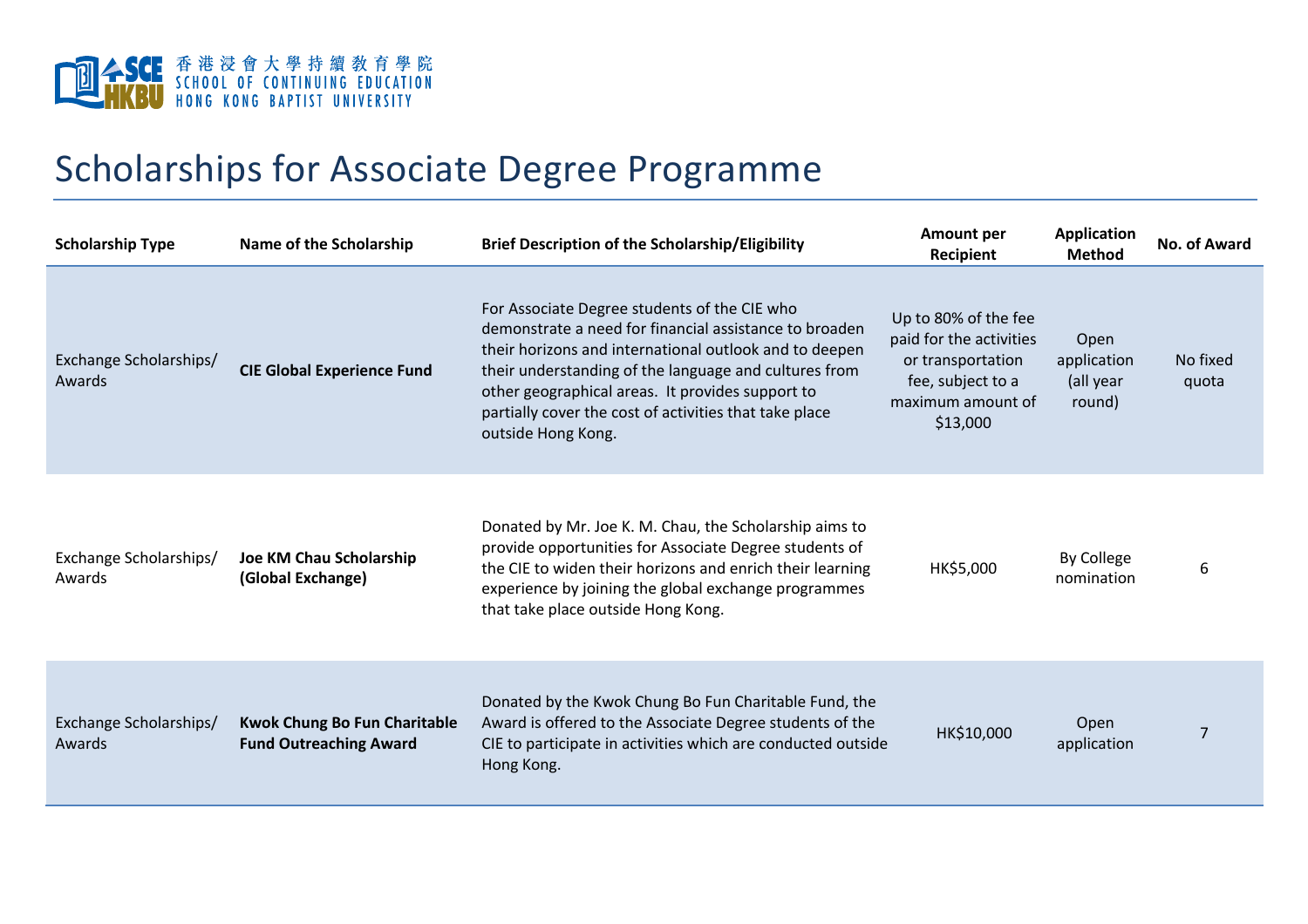

| Exchange Scholarships/<br>Awards | - Scheme for Subsidy on<br><b>Exchange for Post-secondary</b><br><b>Students (SSE)</b><br>- Scheme for Means-tested<br><b>Subsidy on Exchange to "Belt</b><br>and Road" Regions for Post-<br>secondary Students (Means-<br>tested SSEBR)<br><b>Non-means-tested Mainland</b><br><b>Experience Scheme for Post-</b><br>secondary Students (Non-<br>means-tested MES)<br>- Scheme for Non-means-<br>tested Subsidy on Exchange<br>to "Belt and Road" Regions<br>for Post-secondary Students<br>(Non-means-tested SSEBR) | Introduced by EDB for post-secondary students to<br>participate in experience learning and exchange activities,<br>and to go on exchanges in the B&R regions.                                                                                                                     | Depends on the<br>destination and<br>duration of the<br>tour | Open<br>application             | Subject to<br>funding<br>allocation |
|----------------------------------|-----------------------------------------------------------------------------------------------------------------------------------------------------------------------------------------------------------------------------------------------------------------------------------------------------------------------------------------------------------------------------------------------------------------------------------------------------------------------------------------------------------------------|-----------------------------------------------------------------------------------------------------------------------------------------------------------------------------------------------------------------------------------------------------------------------------------|--------------------------------------------------------------|---------------------------------|-------------------------------------|
| Exchange Scholarships/<br>Awards | <b>Terrance Yeung Scholarship</b><br>(Global Exchange)                                                                                                                                                                                                                                                                                                                                                                                                                                                                | Donated by Mr. Terrance H. M. Yeung, the Scholarship<br>aims to provide opportunities for Associate Degree<br>students of the CIE to widen their horizons and enrich their<br>learning experience by joining the global exchange<br>programmes that take place outside Hong Kong. | HK\$5,000                                                    | <b>By College</b><br>nomination | $\overline{4}$                      |
| Exchange Scholarships/<br>Awards | The HeArt Touch Charity<br><b>Foundation Outreaching Award</b>                                                                                                                                                                                                                                                                                                                                                                                                                                                        | The Award intends to support/subsidise full-time students<br>at sub-degree and degree levels to participate in activities<br>conducted outside Hong Kong.                                                                                                                         | HK\$10,000                                                   | Open<br>application             | Subject to<br>quota<br>allocation   |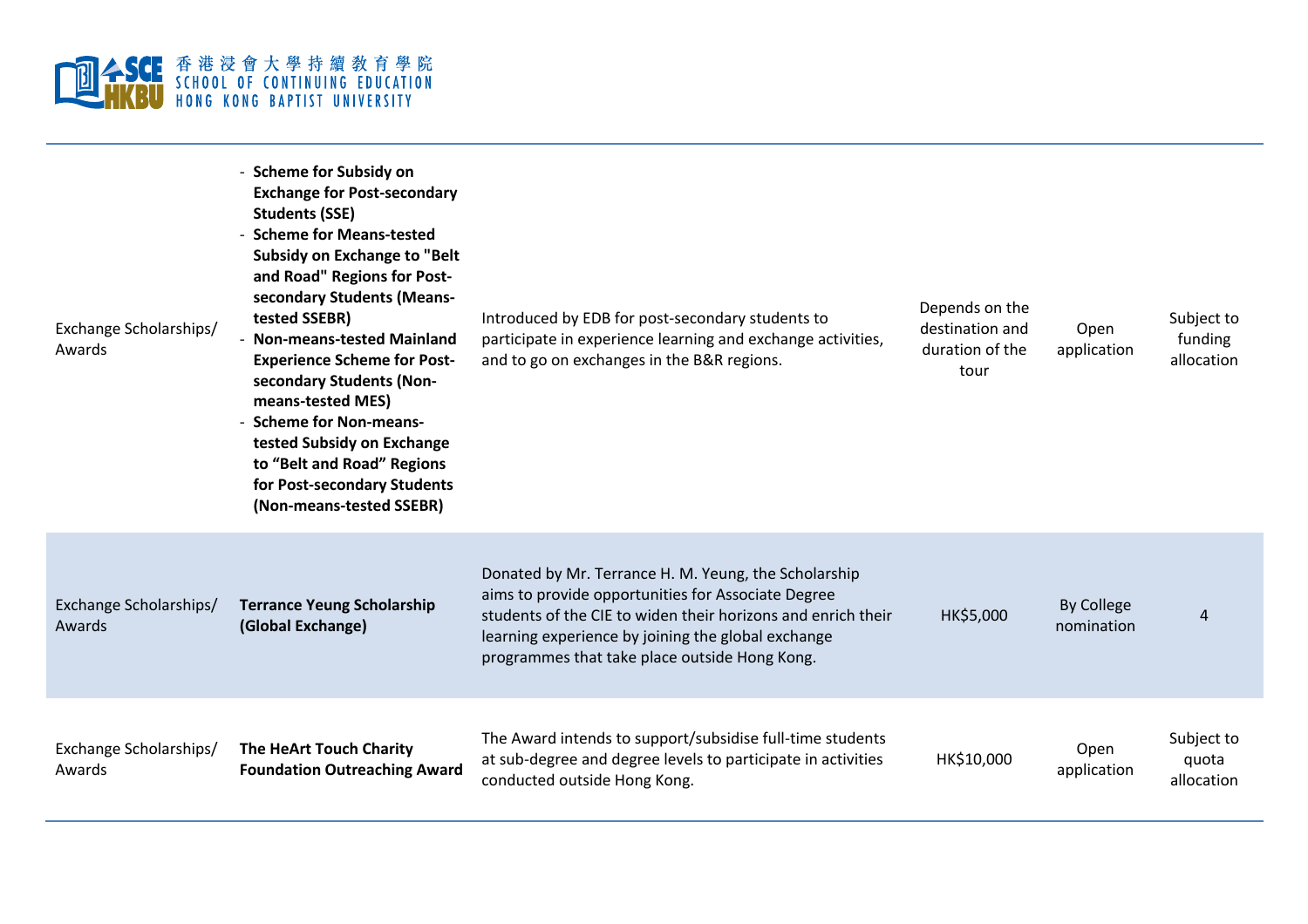

| Scholarships for<br><b>Associate Degree</b> | <b>Bernard Wu Scholarship</b><br>(Academic Performance)                                                                | The Scholarship, donated by Mr. Bernard Wu, is awarded<br>to an Associate Degree student of the CIE with outstanding<br>academic performance in the first year of studies.                                                                      | HK\$5,000 | <b>By College</b><br>nomination | $\mathbf{1}$                                   |
|---------------------------------------------|------------------------------------------------------------------------------------------------------------------------|-------------------------------------------------------------------------------------------------------------------------------------------------------------------------------------------------------------------------------------------------|-----------|---------------------------------|------------------------------------------------|
| Scholarships for<br>Associate Degree        | <b>Chinese Overseas Student</b><br><b>Federation Charity Foundation</b><br><b>Scholarship (Outstanding</b><br>Service) | Donated by the Chinese Overseas Student Federation<br>Charity Foundation, the Scholarship is set up with the<br>aim to give recognition to Associate Degree students of<br>CIE who have made outstanding contribution in service<br>programmes. | HK\$5,000 | <b>By College</b><br>nomination | $\overline{2}$                                 |
| Scholarships for<br><b>Associate Degree</b> | <b>CIE Best Progress Award</b>                                                                                         | The Award aims to recognise Associate Degree students of<br>the CIE who have made significant improvement in their<br>studies.                                                                                                                  | HK\$2,000 | <b>By College</b><br>nomination | 5                                              |
| Scholarships for<br>Associate Degree        | <b>CIE Best Student from</b><br><b>Concentration Studies</b>                                                           | For Associate Degree students of the CIE with outstanding<br>academic performance upon graduation.                                                                                                                                              | HK\$5,000 | By College<br>nomination        | 1 award per<br>Concentration<br><b>Studies</b> |
| Scholarships for<br><b>Associate Degree</b> | <b>CIE Distinguished General</b><br><b>Education Award</b>                                                             | For Associate Degree students of the CIE with outstanding<br>academic performance on General Education courses upon<br>graduation.                                                                                                              | HK\$2,000 | <b>By College</b><br>nomination | 5                                              |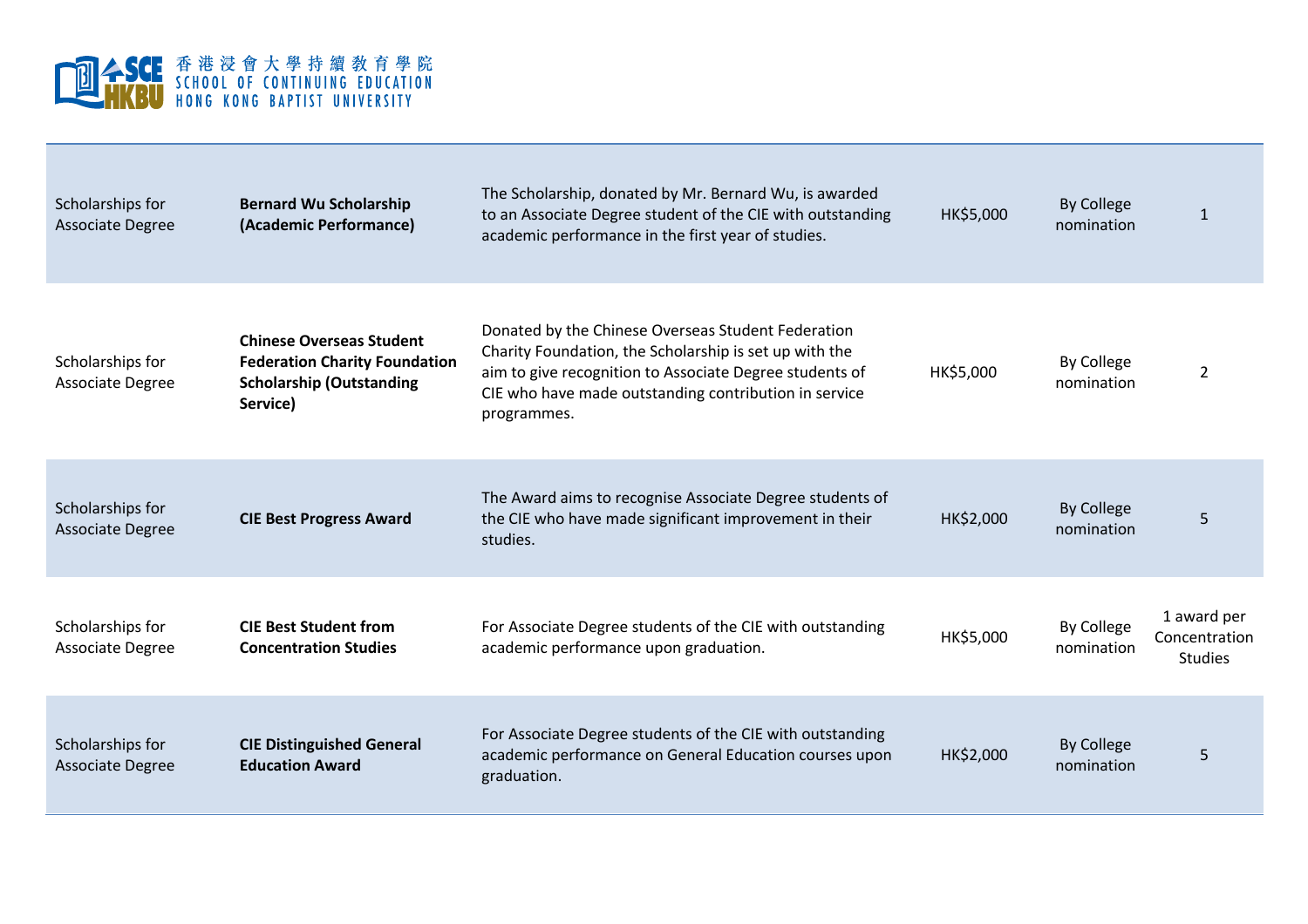

| Scholarships for<br><b>Associate Degree</b> | <b>CIE IELTS Sponsorship Fund</b>                         | The Fund aims to give recognition and support to Associate<br>Degree students of the CIE who have achieved an<br>outstanding result in IELTS.                                                                                          | 100% IELTS test<br>fee | Open<br>application<br>(all year<br>round) | No fixed<br>quota |
|---------------------------------------------|-----------------------------------------------------------|----------------------------------------------------------------------------------------------------------------------------------------------------------------------------------------------------------------------------------------|------------------------|--------------------------------------------|-------------------|
| Scholarships for<br><b>Associate Degree</b> | <b>CIE Internship and Practicum</b><br><b>Travel Fund</b> | The Fund aims to provide support for the cost of<br>experiential learning activities which take place in Hong<br>Kong and is intended for Associate Degree students of the<br>CIE in need of financial assistance.                     | Up to HK\$3,000        | Open<br>application<br>(all year<br>round) | No fixed<br>quota |
| Scholarships for<br><b>Associate Degree</b> | <b>CIE Outstanding Internship</b><br>Award                | The Award aims to recognise student interns from the<br>Associate Degree Programme of the CIE who have<br>achieved outstanding performance during internship<br>placement.                                                             | HK\$2,000              | <b>By College</b><br>nomination            | 6                 |
| Scholarships for<br><b>Associate Degree</b> | <b>CIE Outstanding Service Award</b>                      | The Award aims to give recognition to Associate Degree<br>students of the CIE who have made outstanding<br>contribution in service programmes.                                                                                         | HK\$5,000              | Open<br>application                        | 5                 |
| Scholarships for<br><b>Associate Degree</b> | <b>CIE Outstanding Student</b><br><b>Leadership Award</b> | The Award aims to give recognition to Associate Degree<br>students of the CIE who have shown outstanding<br>performance in leadership roles and who have made<br>contributions in improving the quality of student lives on<br>campus. | HK\$2,000              | <b>By College</b><br>nomination            | 10                |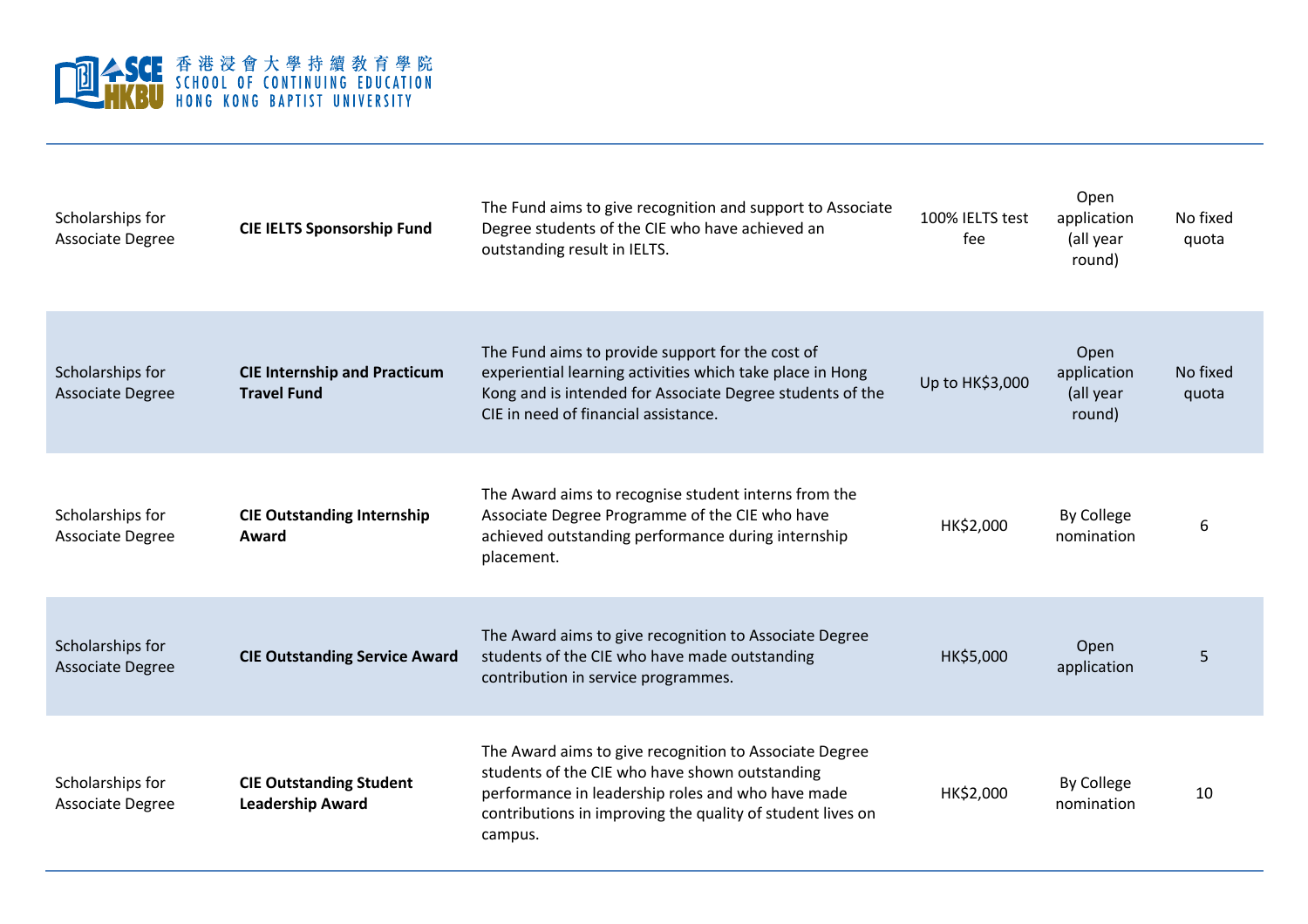

| Scholarships for<br><b>Associate Degree</b> | <b>CIE Special Recognition Award</b>                                                                                                                                          | The Award aims to give special recognition to Associate<br>Degree students of the CIE who have shown remarkable<br>achievements in academic or other areas despite physical<br>or circumstantial challenges.                                                                                                                                                     | HK\$5,000 | Open<br>application             | $\overline{2}$ |
|---------------------------------------------|-------------------------------------------------------------------------------------------------------------------------------------------------------------------------------|------------------------------------------------------------------------------------------------------------------------------------------------------------------------------------------------------------------------------------------------------------------------------------------------------------------------------------------------------------------|-----------|---------------------------------|----------------|
| Scholarships for<br>Associate Degree        | Dr. Jonathan K. C. Choi<br><b>Scholarship (Best Student from</b><br><b>Concentration Studies)</b>                                                                             | The Scholarships, donated by Dr. Jonathan K. C. Choi, are<br>awarded to Associate Degree students of the CIE with<br>outstanding academic performance upon graduation.                                                                                                                                                                                           | HK\$5,000 | <b>By College</b><br>nomination | $\overline{2}$ |
| Scholarships for<br><b>Associate Degree</b> | Dr. Jonathan K. C. Choi<br><b>Scholarship (Special Award</b><br>designated to the Outstanding<br><b>Year One Student from China-</b><br><b>HK English School (Zhongshan))</b> | The Scholarships, donated by Dr. Jonathan K. C. Choi, are<br>awarded to Associate Degree students of the CIE, who are<br>from the China-HK English School (Zhongshan), with<br>outstanding academic performance in the first year of<br>studies.                                                                                                                 | HK\$5,000 | <b>By College</b><br>nomination | $\overline{2}$ |
| Scholarships for<br><b>Associate Degree</b> | Dr. Jonathan K. C. Choi<br><b>Scholarship (Special Talent)</b>                                                                                                                | The Scholarship, donated by Dr. Jonathan K. C. Choi, aims<br>to recognise the achievements of Associate Degree<br>students of the CIE who have demonstrated extraordinary<br>talents in particular areas such as (but not limited to):<br>• Athletics<br>• Innovation, Science and Technology<br>• Language and Literature<br>• Performing Arts<br>• Visual Arts | HK\$5,000 | Open<br>application             | 5              |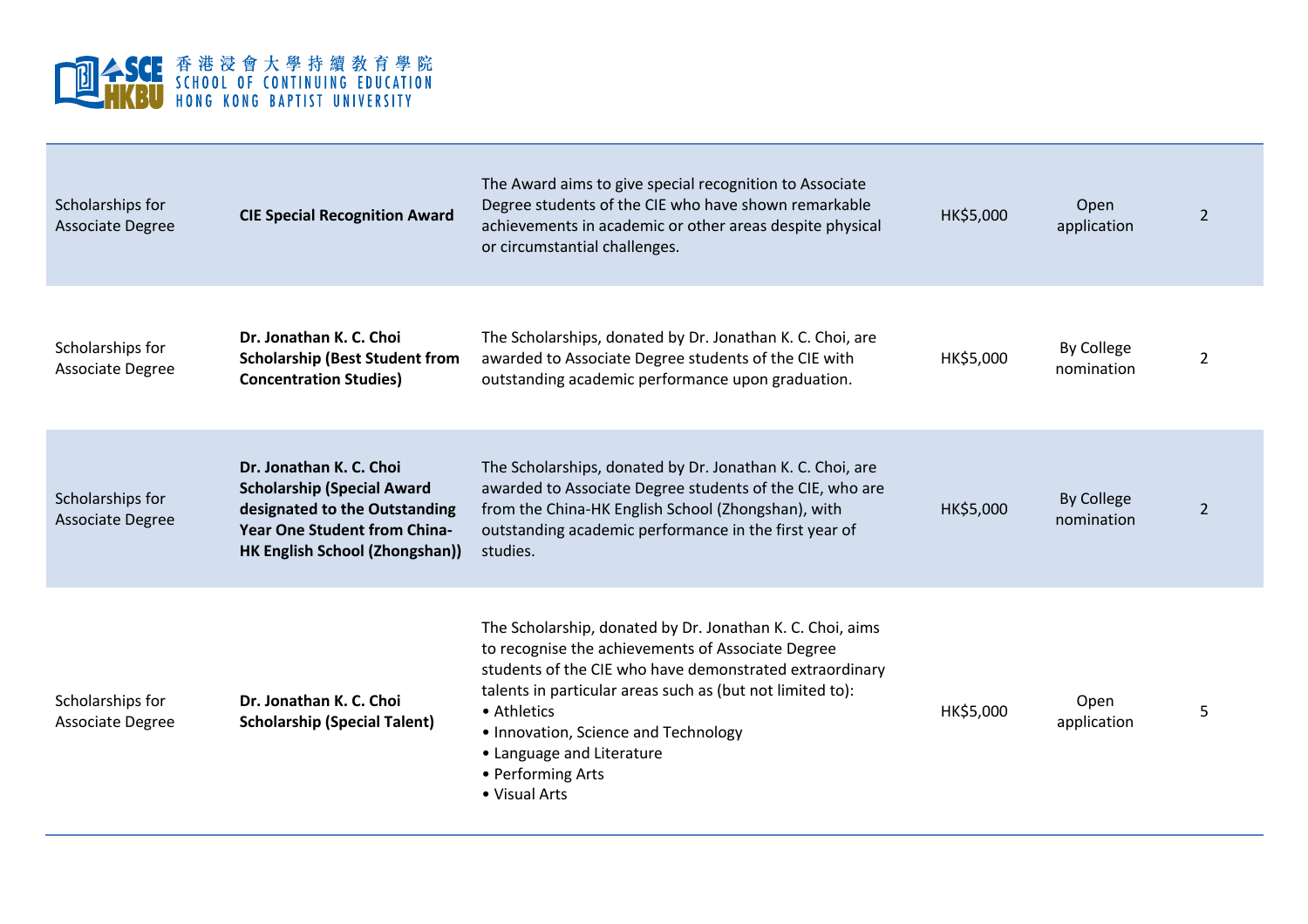

| Scholarships for<br><b>Associate Degree</b> | <b>HSBC Vocational Education</b><br>Scholarship                                                                                                                                                                                                                                     | The Scheme aims to provide support to full-time Associate<br>Degree and Higher Diploma students in vocational<br>education to realise their goals and ambitions.                                                                                                                                                                                                                                      | HK\$20,000                | <b>By College</b><br>nomination | As per<br>funder's<br>instruction |
|---------------------------------------------|-------------------------------------------------------------------------------------------------------------------------------------------------------------------------------------------------------------------------------------------------------------------------------------|-------------------------------------------------------------------------------------------------------------------------------------------------------------------------------------------------------------------------------------------------------------------------------------------------------------------------------------------------------------------------------------------------------|---------------------------|---------------------------------|-----------------------------------|
| Scholarships for<br>Associate Degree        | Prof and Mrs Yu E.<br><b>Wisdombody Scholarship (Best</b><br><b>Student of the Year)</b>                                                                                                                                                                                            | The Scholarship, donated by Prof. Edward Yu, is awarded<br>to an Associate Degree student of the CIE with the best<br>academic performance upon graduation.                                                                                                                                                                                                                                           | HK\$10,000                | By College<br>nomination        | 1                                 |
| Scholarships for<br><b>Associate Degree</b> | Prof. Jerry W. Barrett<br>Scholarship                                                                                                                                                                                                                                               | An endowment fund donated by a group of staff members<br>in honour of Prof. Jerry W. Barrett, who served the<br>University for over 20 years in various capacities, has been<br>set up. The Scholarship is awarded to Associate Degree<br>(AD) and BEd (Hons) ECE students who have achieved<br>outstanding academic result by the third semester (for AD)<br>or the final year (for BEd (Hons) ECE). | HK\$7,000                 | <b>By College</b><br>nomination | $\overline{2}$                    |
| Scholarships for<br>Associate Degree        | <b>Self-financing Post-secondary</b><br><b>Scholarship Scheme (SPSS)</b><br>- Outstanding Performance<br><b>Scholarship (OPS)</b><br>- Best Progress Award (BPA)<br>- Talent Development<br><b>Scholarship (TDS)</b><br>- Reaching Out Award (ROA)<br>- Endeavour Scholarship (EDS) | Introduced by EDB for students pursuing full-time locally<br>accredited self-financing sub-degree and degree<br>programmes with outstanding academic and non-academic<br>achievements.                                                                                                                                                                                                                | HK\$10,000-<br>HK\$30,000 | Open<br>application             | Subject to<br>quota<br>allocation |